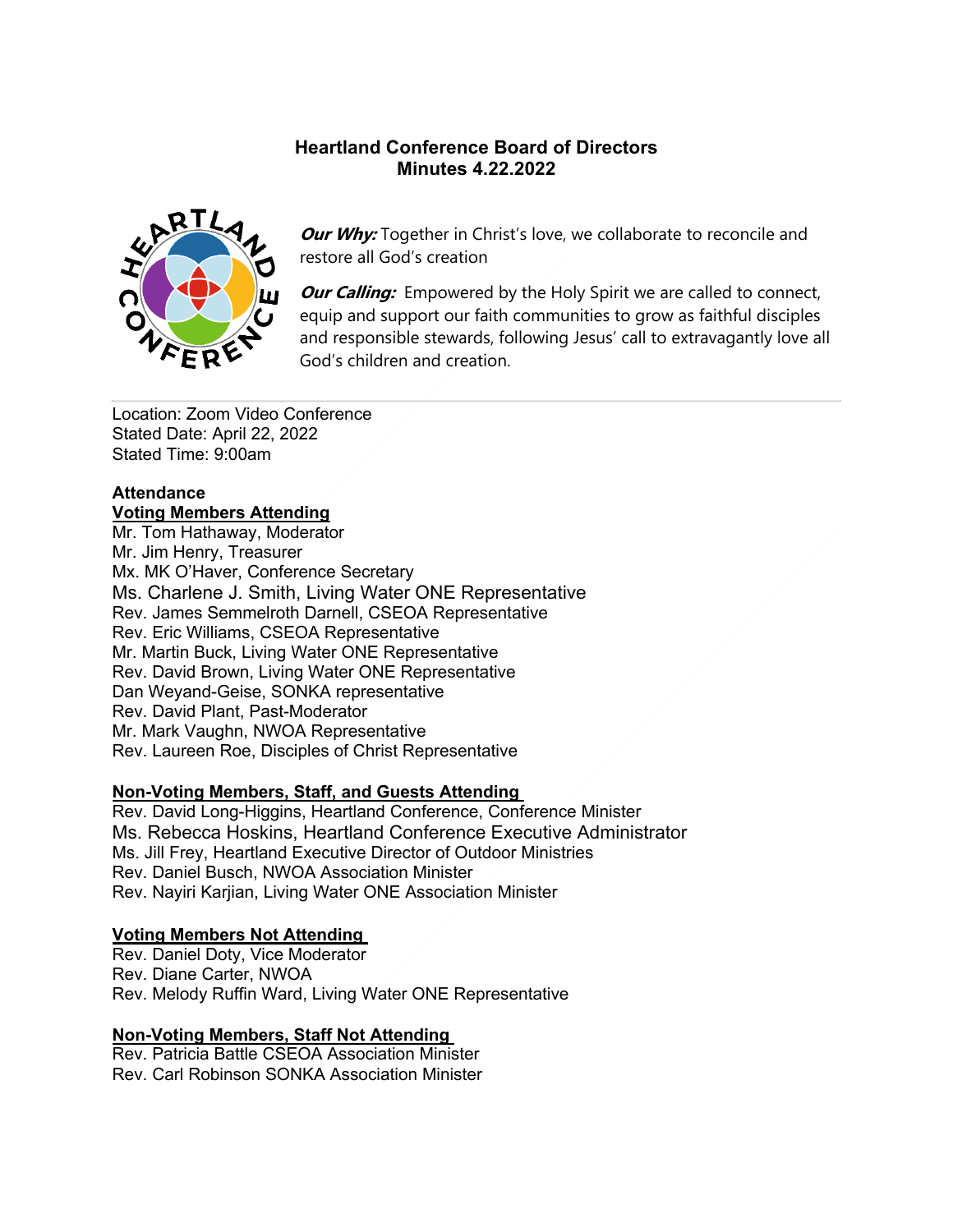#### ● **Meeting called to order at 9:05am**

#### ● **Welcome, Introductions and Covenantal Prayer**

 God of Love, made known to us in Jesus Christ, our common journey of faith leads us to continue to grow in mutual love. Help us respect each one's place on the journey of faith, while we live into our commitment to be active agents of social justice. Guide us to extend an extravagant welcome to all as we ourselves are nurtured in the unity of the One Spirit across all settings. Offering our diverse gifts in building God's beloved community here and now, we seek to promote responsible stewardship and sharing of resources which calls us to reach out across the Heartland and to our ecumenical partners. This we seek as we embody God's healing love throughout all creation. Amen.

### ● **Approval of Minutes/Agenda Items**

- March 18, 2022
- Action Item: **Motion to approve 3.18.22 Minutes & Today's Agenda**
- Moved: David Brown
- Second: Eric Williams
- **Result: Motion Passed**

#### ● **Treasurer's Report** - Jim Henry

- February Financials
	- OCWM receivables likely reflect incorrect entries
	- Jim recommends a closer review before any approval or official action. Jim will have more complete report next month
- **Outdoor Ministry Report Jill Frey** 
	- **Camp Promotion and Staff Recruitment** 
		- We are in desperate need of staff for the summer! We are open to creative time commitments
			- Cook & kitchen
			- Lifeguards
			- **Health Supervisor**
	- Registration is going great! We already have more campers for this summer than last year
		- Choir camp only has 1 camper at this point in time
		- Grands & Family Camp (2 sessions) is fully booked and closed to registration
	- Covid protocols
		- All campers will be asked to bring an antigen test (might want to specify negative) and those who are unable will be tested at camp. If you would like to donate tests or cash for tests, contact Jill
		- See submitted report for revised covid protocols
	- Templed Hills Site updates
		- Property Committee has met with architects and have made some revisions to simplify the project and reduce costs
			- Goal is to bring proposal & estimated cost to May board meeting
		- Pool needs new pump motor. A replacement has been located & will be installed.
			- Cost  $$2,100 +$  Shipping and Handling
		- Progress is being made in getting new equipment installed
			- Additional charge from electrician to bring existing system to code & connect with new equipment. Cost \$6,000
			- Anticipate additional projects to be completed before summer
				- Memorial roof